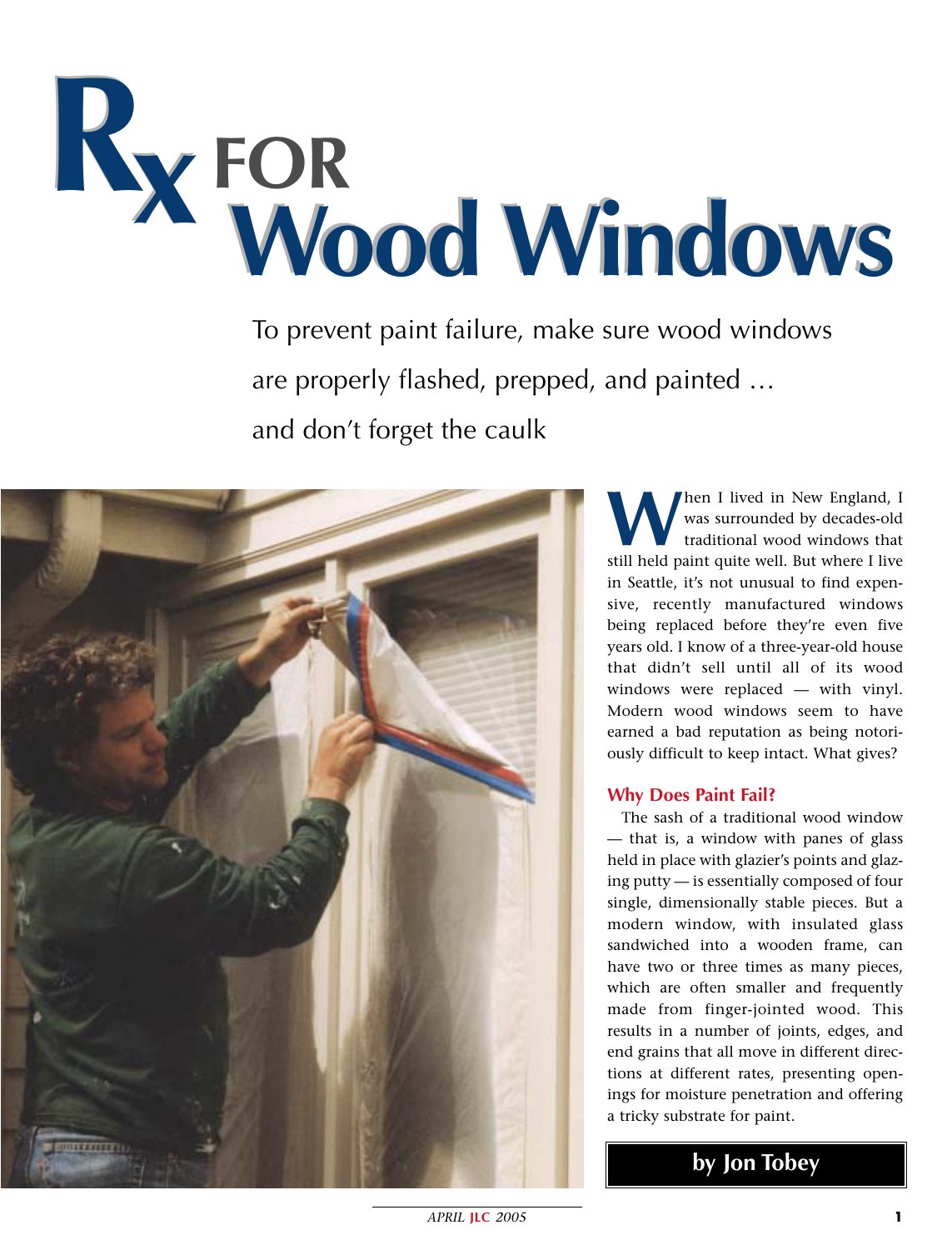



**Figure 1.** Some wood windows are built with sills that have no slope or even a reverse slope — which means water can't easily drain away from the glazing (left). Instead, it gets absorbed by the end grain of vertical window components that sit on the sill, quickly leading to paint failure and rot (above).

Compounding the problem, modern windows sometimes seem as if they're designed to attract — rather than repel — water. Often, they'll have vertical joints that act as channels, collecting water and transporting it onto the sill. If the window's sill has an inadequate or negative slope, water will pool on it or even be directed *toward* the house and against the window frame's vertical end grain (see Figure 1). Some windows substitute wooden trim for glazing compound. Narrow and dimensionally unstable, these pieces can trap water on their unprimed backsides, bow out, and eventually rot. In other cases, a window manufacturer will substitute an adhesive for glazing compound, but it, too, quickly rots out and forms water-holding channels.

Other manufacturing practices only make these problems worse. Some windows are built with acute angles that look great to the designer but are too sharp to hold paint well. In addition, factory-primed windows are generally primed with an alkyd primer that rapidly oxidizes and dusts up if not top-coated in 10 to 14 days. This dust prevents bonding of future coats of paint to the surface. Sometimes, the window's sash and frame aren't completely primed or painted, leaving bare wood that invites airborne moisture to enter the window. Even unprimed windows present a problem: They're subject to mill glazing, a condition where the cellulose in machined surfaces gets plasticized, removing the "tooth" necessary for paint to adhere properly.

When it comes to top coats, many painters who work with a brush prefer oil-based paint because of its self-leveling properties. Unfortunately, oilbased primers and top coats are too brittle for exterior applications. Modern windows, which are made up of many parts, are vulnerable to temperature extremes, expanding and contracting with changes in the weather. This thermal cycling causes inflexible oil-based paint to crack and eventually fail, which is why you generally see much greater failure on the south sides of houses. In fact, even on the same side of a house, I've seen differences in paint durability between the first-floor windows and the eavesshaded second-floor windows. In every exterior application, 100 percent acrylic latex paints are superior to oil paints today. This is especially true on modern wood windows, where flexibility is crucial.

### **Proper Installation Comes First**

Wood windows can be doomed by shoddy installation practices. For example, head flashing is so rarely installed these days that I'm actually amazed when I find a window that has it. Without flashing, storm-driven water can get under clapboards or other types of siding and start rotting the top of the frame. I see this over and over again, especially on first-story windows that don't get protected by the second-story eaves.

Flashing is even more important when wood windows are mounted in walls clad with brick, stucco, or other types of nonwood siding. Because the wood window and the siding material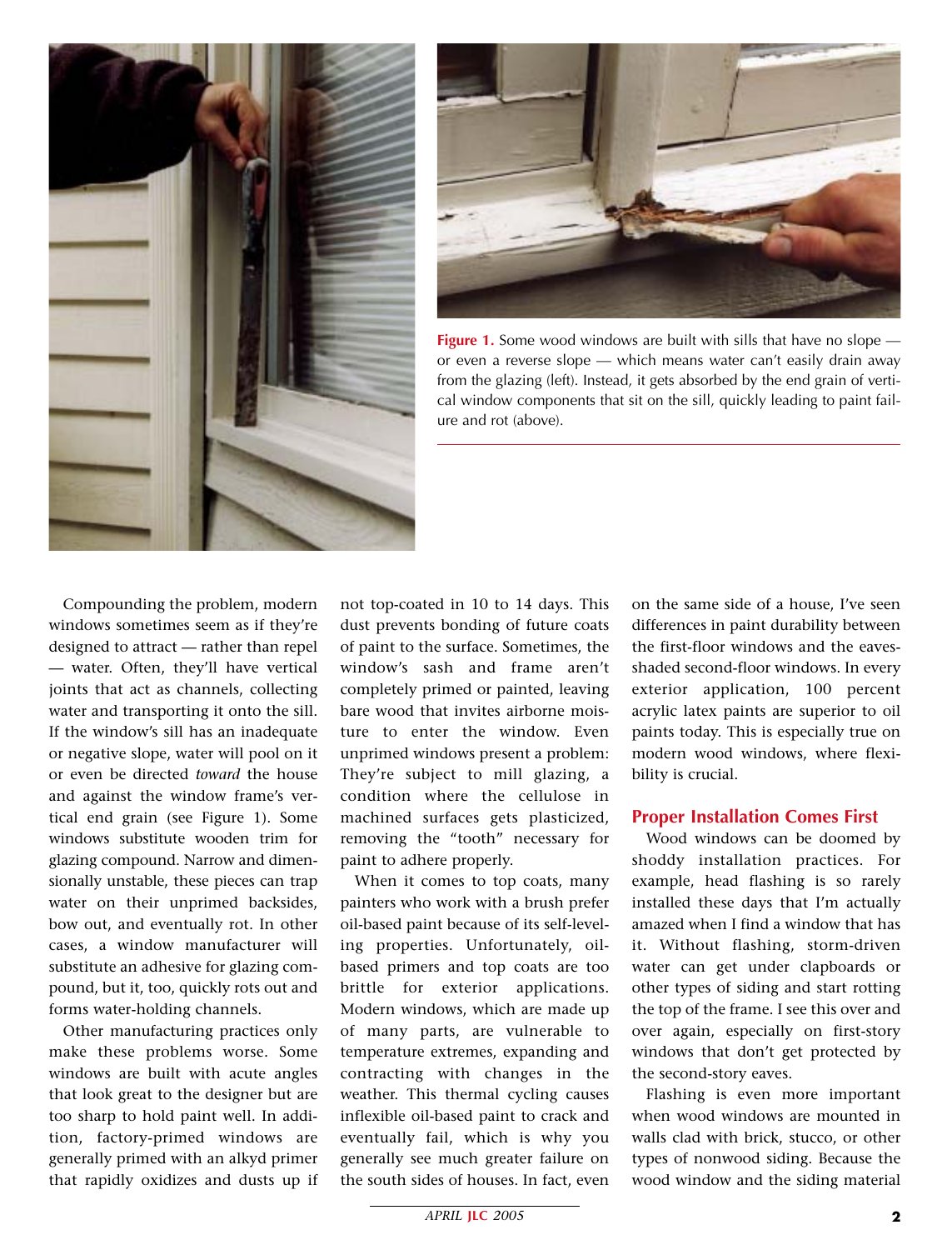

**Figure 2.** Scraping wood windows before they are repainted removes disbonded paint and reveals areas where rot has taken hold.



**Figure 3.** After scraping, the author fills small holes and minor gouges with a quick-drying spackling compound.

expand and contract at different rates, a gap forms that can trap water against the window's wood frame. In every case where I've found an unflashed window in this situation, I've also found rot. Typically, windows that aren't flashed don't get caulked around the edges, either, presenting yet another entry point for water.

*Water vapor is also a problem.* Even when a window's interior and exterior surfaces are properly sealed with paint or lacquer, often the window's edges never get finished. Especially in a tight house, the gaps around windows and doors are among the few places interior moisture — in the form of water vapor — can escape. Because there's no impermeable membrane (in the form of paint) to prevent it, moisture can be drawn from this vapor path into the bare wood edge of the window, right around the weatherstripping. Sunlight then pulls the moisture through the wood; when it reaches the wood's surface, it sits between the wood and the paint. The result is disbonded paint. Frequently, you'll find the interior paint peeling on these windows as well.

Proper flashing and caulking are the best ways to avoid rot, of course. But another strategy that will prevent — or at least slow — rot is to prime the exterior of the frame all the way around, including the edges, before the window is installed.

# **Prep Before Painting**

Whether a window is newly installed or old and peeling, the key to getting paint to stick is proper preparation. In some cases — for example, old windows that are in really bad shape or new unprimed wood windows — I'll remove the sash from their frames to do this work. If the interior surface is already painted, I'll immediately mask it off to protect it.

On houses with badly peeling windows, it's fair to assume that paint that hasn't peeled yet will peel eventually. Even so, most people cannot afford to have all of their windows stripped to the bare wood simply as a precautionary measure. So I concentrate on the worst windows, which are typically found on the south side of the house. I'll work on them until I can no longer remove any paint, which usually takes about an hour.

To remove paint, I use a combination of ProPrep molding scrapers (Preservation Resource Group, 800/774-7891, www.prginc.com), a palm sander, and putty knives. The fact that most of the failures noted above cause disbonding and failure down to the bare wood makes paint removal somewhat easier (Figure 2).

Once I've thoroughly scraped the window, I use Sherwin-Williams' resinbased spackling (Sherwin-Williams Co., 800/331-7979, www.sherwinwilliams.com) to putty any fastener holes made during the manufacturing or installation process (Figure 3). If there is any rot or even serious checking on the sill, I do repairs with epoxy (Figure 4, next page).

Next, I sand the entire surface with a palm sander loaded with 50- or 60-grit sandpaper. This removes any oxidized layers, roughs up the bare wood, and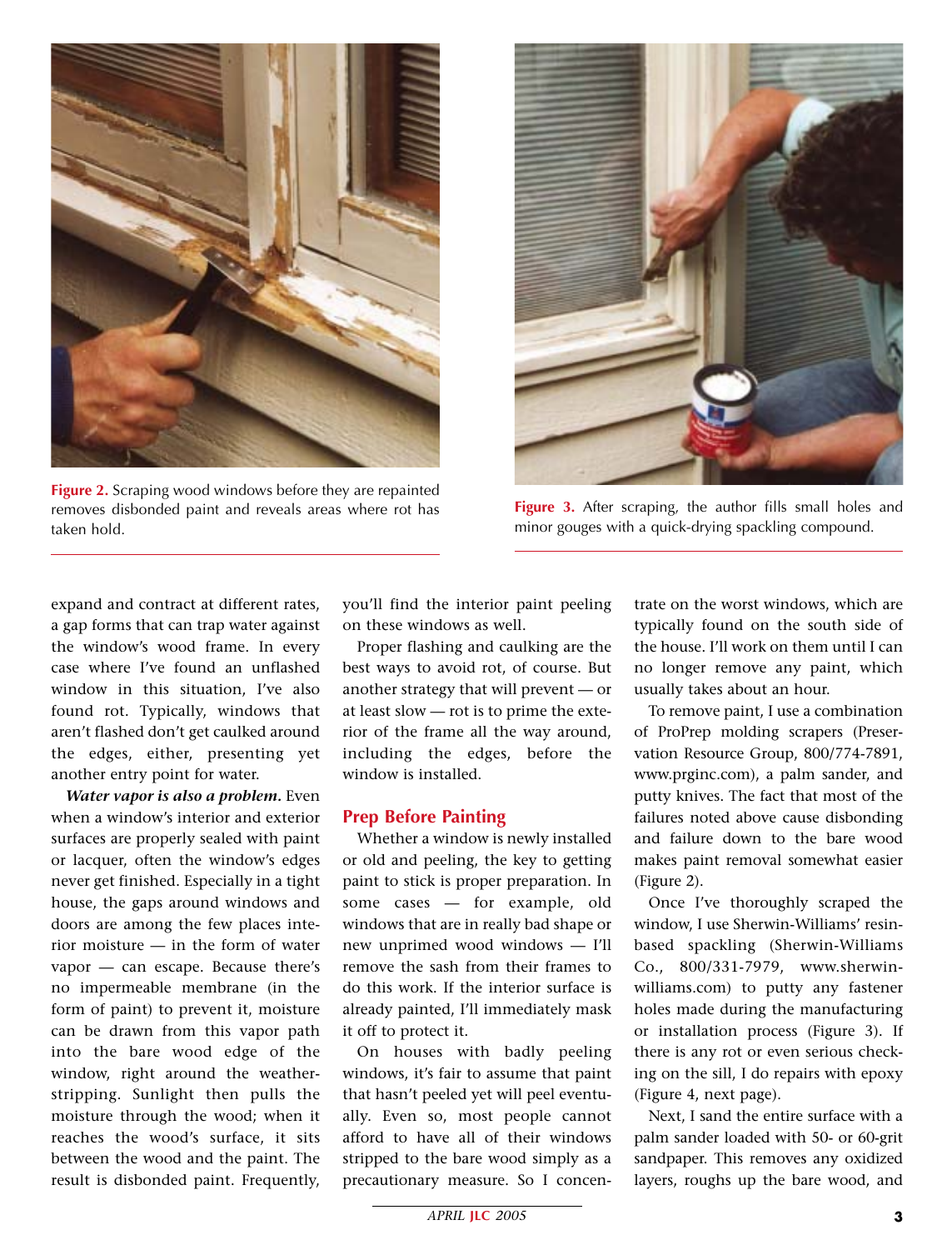**Figure 4.** Rot damage needs to be repaired. Using liquid epoxy, the author saturates and consolidates areas that have minor rot (right). Where damage is more extensive, he first removes as much damaged wood as possible, then rebuilds the affected area with a two-part epoxy putty (far right and below).



feathers the old paint. The feathering is crucial, as sharp edges from old paint will cut right through new paint, continually expanding the peeling area. (Look at any house with a problem paint job and you'll see that the new failure starts right where the paint was last scraped.) I also round over any acute corners just enough to remove the factory knife edge that guarantees paint failure but not enough to be noticeable from the yard (Figure 5, next page).

Finally, I scuff the exteriors of all

unprimed new windows to remove mill glazing. I use a dry trim brush to clean off the dust, then wipe down every surface with a rag lightly dampened with mineral spirits, which quickly evaporates to leave a clean, dry surface ready for paint. (Don't use a water-dampened rag, because it might raise the grain and lift the carefully feathered paint edges.)

Even when I'm planning to spray the top coat, I generally hand-prime bare wood with Sherwin-Williams' A-100 latex primer, particularly when repairs are minor. While many manufacturers claim that their top-of-the-line 100 percent acrylic latex paints can be used without priming, priming at this stage prevents dew from getting under the newly feathered edges and lifting them before I get a chance to paint. Besides, I figure that if these paints will work over bare wood, having a primer coat certainly won't hurt them.

# **Caulk Is Cheap Insurance**

The step that gets missed most often in painting wooden windows is the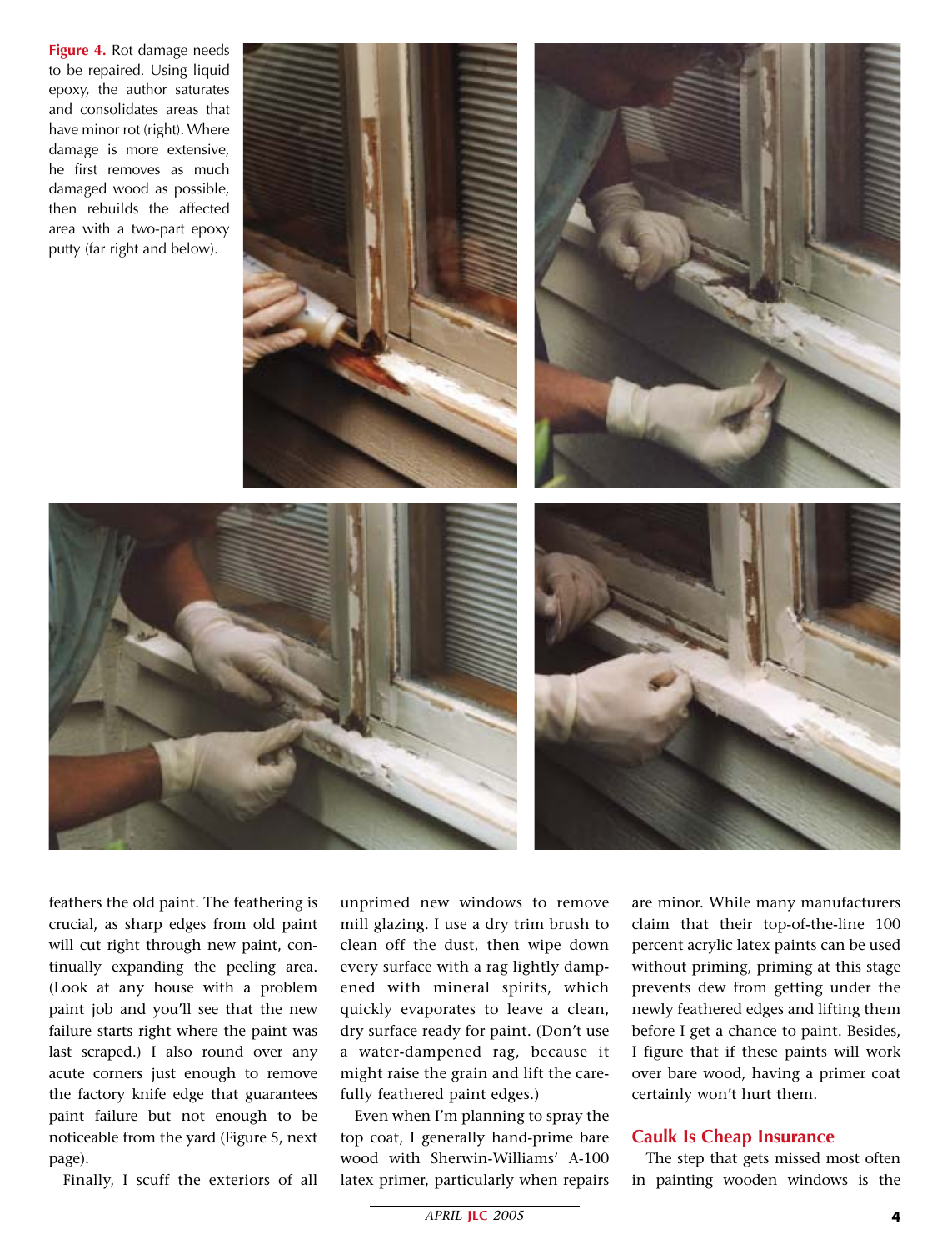

**Figure 5**. After the scraping and epoxy repair work, a palm sander loaded with 60-grit paper smooths the wood surface, feathering out the old paint and rounding over sharp edges. New unprimed windows should also be scuff-sanded to remove mill glaze.



Figure 6. Careful caulking helps protect exterior joints and seams from water intrusion and future paint failure (above). Because horizontal surfaces are especially vulnerable, the author creates a fillet with caulk to help shed water: First, he applies a generous bead of caulk (above right), and then he smooths out the surface with his dampened finger (right).





caulking. Because the joinery on modern wood windows is almost as complex on the exterior as it is on the interior, both sides should be caulked with the same care. On the interior, you caulk mainly for looks; on the exterior, you caulk mainly for protection. For both, I use White Lightning (White Lightning Products, 800/241-5295, www.wlcaulk. com), a 100 percent acrylic caulk with a 40-year warranty.

I first carefully caulk each joint and seam where water can get into the trim and gain access to unprimed surfaces. Then I look for any horizontal surfaces that lack the proper slope for draining water. On these, I use caulk to build a little fillet between the horizontal and vertical sections to drain water away (Figure 6). Water wicked up by the end grain in these joints is one of the most common causes of failure.

In most cases, it's enough just to fill in any acute angles and slope the water to the edge of the sill. In extreme cases, where the sills are so rotted they need replacing, I'll shape the new sill correctly so that it will drain — but I still caulk it very thoroughly. (Fortunately, we have a carpenter on our crew, because we replace a lot of rotten sills.)

And in cases where windows lack proper head flashing, I'll gob caulk into the gap between window and siding (sometimes an entire tube's worth), again forming a fillet to act as flashing.

Finally, I run a bead of caulk around the glass pane, just where glazing compound would traditionally be. I apply a steady  $1/8$ -inch bead, then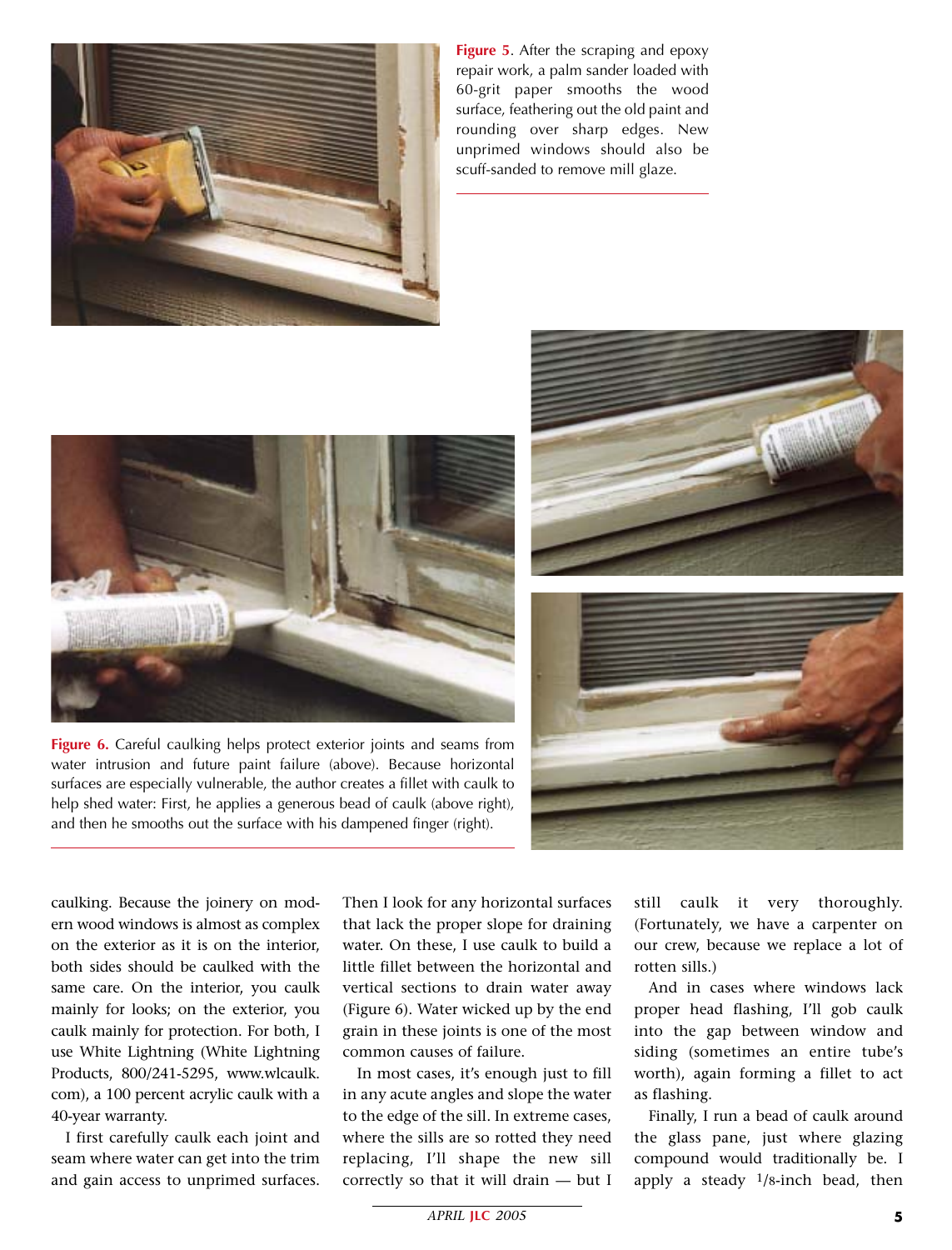



**Figure 7.** To prevent water from running behind the glazing trim, the author caulks this joint around all four sides of each window, paying particular attention to the bottom rail, where water intrusion is most likely (left). A slightly dampened little finger is useful for tooling this joint smooth (above).



**Figure 8.** Using a 3<sup>1</sup>/2-inch angled sash brush, the author laps the paint slightly onto the glass, creating a final barrier against water intrusion.

smear it slightly with the edge of my dampened little finger. When done right, the caulk bead can't be seen from inside; but without it, there's nothing to prevent water from running down the glass and behind the wood trim holding the glass in place. Many windows come from the manufacturer with a bead of adhesive extruded into this gap. Because this adhesive quickly weathers away and leaves a channel where the water can sit, on new windows I remove the extra adhesive with a razor blade before running the caulk line. All of this is especially important along the bottom of the pane, where water constantly runs down and into the joint (Figure 7).

### **Painting the Windows**

The windows are now ready for painting. Usually, I paint siding and windows at the same time, in which case I use spray equipment. But if I'm doing just the windows, I break out my short-handled 31/2-inch angled sash brush. A good latex brush has synthetic bristles that are much softer than those of natural-bristled oil brushes, which makes it easier to lay out the paint.

I paint windows from the center out and from the top down. Starting at the top, I first paint the glazing compound moldings surrounding the panes, then work outward toward the frame. I dip  $1\frac{1}{2}$  inches of the bristles into the paint and clean one side off on the lip of the can. The clean side of the brush goes on the glass side of the sash, allowing me to draw a perfectly straight line along my caulk/glaze line. The paint should just barely lap onto the glass, just as if you were painting a traditionally glazed window (Figure 8).

*Spraying paint.* Compared with brushing, it may seem that masking a houseful of windows in order to spray-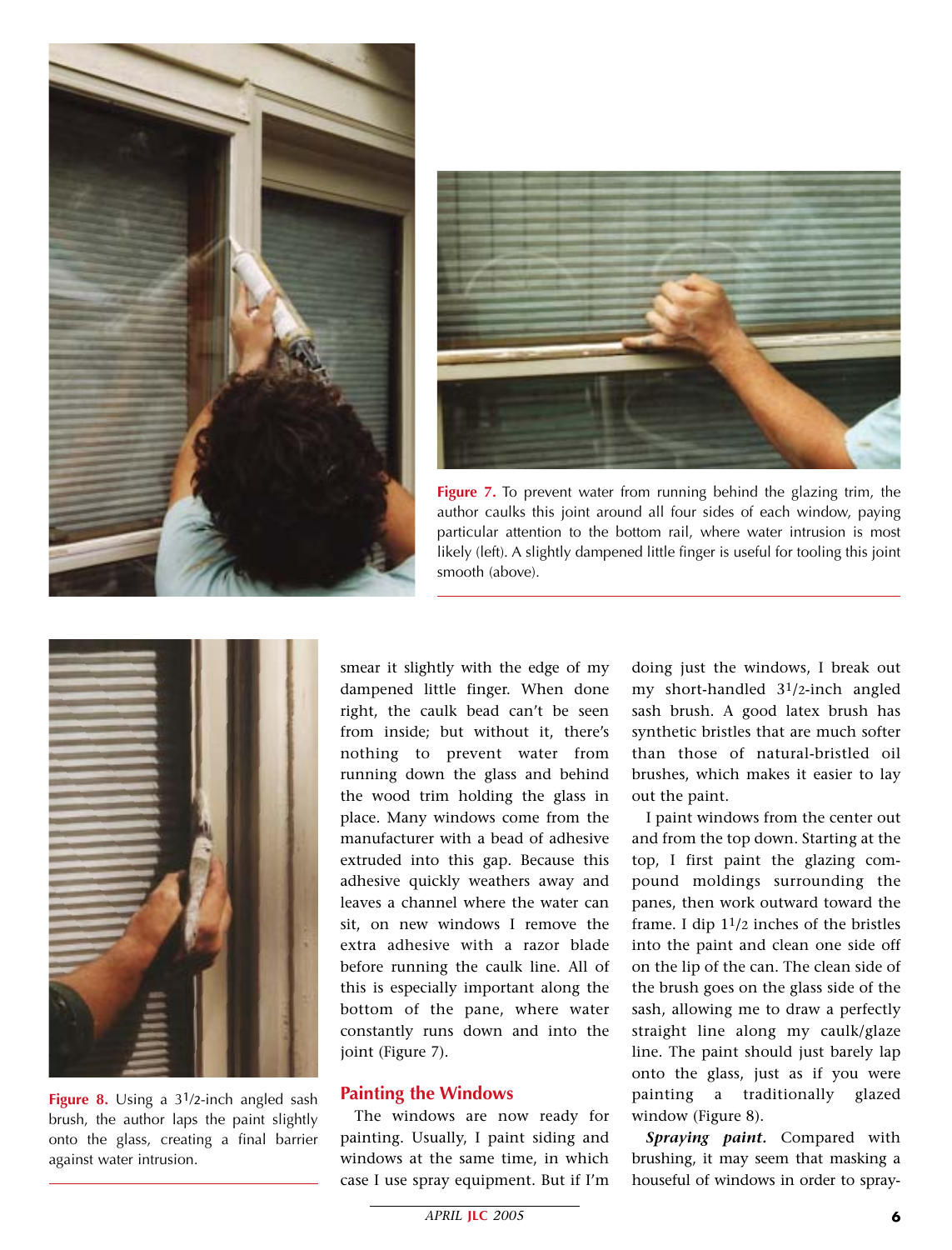

paint them is a lot of extra work. But I can mask an average 35-window house in less than one day and spray it in four hours — a savings of days over traditional brushing. Plus, it's easier to hire and train a good masker than it is a good hand-painter. And by spraying latex paint rather than brushing it, I can get a thicker, brushstroke-free finish.

To mask, I use a 3M dual-tack tape dispenser (3M, 888/364-3577, www.3m.com), laying tape on the glass  $1/64$  to  $1/32$  inch inside my caulk/glaze line. This slight gap allows some paint to lap past the caulk just onto the glass, creating a further seal against water getting behind the caulk. Then I lay a piece of 0.31-mil painter's plastic on the tape and trim it to size with a razor blade. If the window is unprimed and removed from the frame, I do the same to the inside glass, so that I can spray both sides of the window (Figure 9).

If I'm working on new unprimed windows or completely reconditioning older windows, I'll remove the sash from their frames and lay them flat on short painter's horses to prime the exterior side and the edges. When they're dry, I flip them and prime the interior. This way, any blemishes from sitting on the horses will end up on the exterior. I like to use Sherwin-Williams' A-100 latex primer for the edges and exterior, and a sandable, fast-drying alkyd primer for the interior (where flexibility isn't as crucial). I shoot all of my trim using a 213 reversible tip and the lightest possible pressure that will give me an even fan without "fingering" — those stripes you see from a poorly adjusted sprayer or a worn tip.

For the finish coat, I use Sherwin-Williams' new Duration satin latex. One coat goes on and dries twice as thick as SuperPaint, the paint it replaced at the top of the company's product line. (Some homes I painted with SuperPaint still look great after 20 years.) Plus,



**Figure 10.** To minimize sag-producing crossing patterns, the author makes quick vertical passes with his spray gun and sprays lightly, sometimes applying two thinner coats rather than a heavier one that may need to be brushed out.